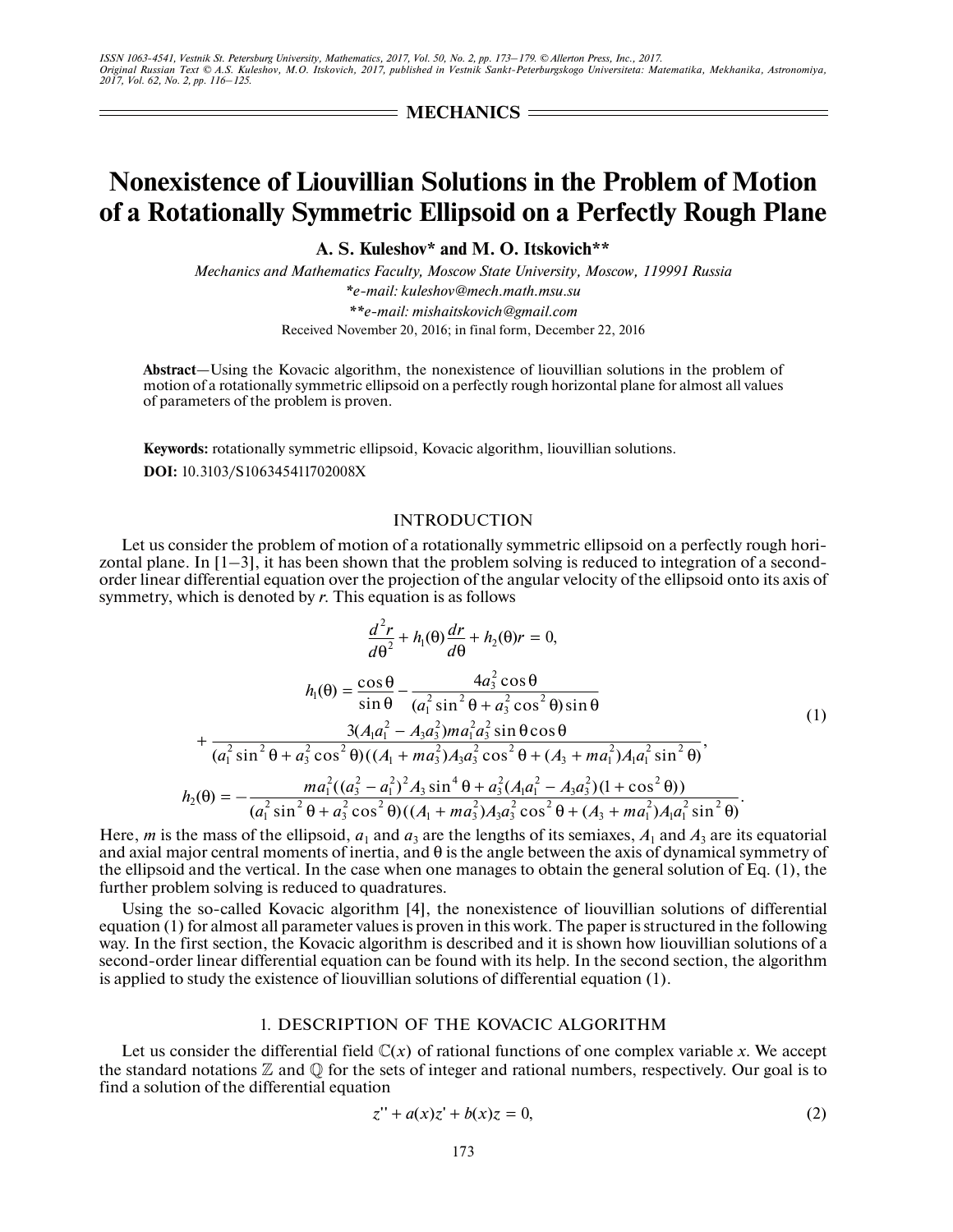#### KULESHOV, ITSKOVICH

where  $a(x)$  and  $b(x) \in \mathbb{C}(x)$ . In [4] an algorithm has been proposed that allows one to explicitly find socalled liouvillian solutions of differential equation (2), that is, solutions that can be expressed in terms of liouvillian functions. In turn, liouvillian functions are elements of a liouvillian field, which is defined in the following way.

**Definition.** Let *F* be a differential field of functions of one complex variable *x* that contains  $\mathbb{C}(x)$ ; namely, *F* is a field of characteristic zero with the operation of differentiation ()' that acts on elements of this field by the rules  $(a + b)' = a' + b'$  and  $(ab)' = a'b + ab'$  for any *a* and *b* from *F*. The field *F* is called *liouvillian* if there exists a sequence (tower) of finite field extensions

$$
\mathbb{C}(x) = F_0 \subseteq F_1 \subseteq \ldots \subseteq F_n = F,
$$

obtained by adjoining one element such that for any *i* =1, 2, …, *n* we have

$$
F_i = F_{i-1}(\alpha) \quad \text{with} \quad \frac{\alpha'}{\alpha} \in F_{i-1}
$$

(that is,  $F_i$  is formed by adjoining the exponential of an indefinite integral over  $F_{i-1}$ ); or

$$
F_i = F_{i-1}(\alpha) \quad \text{with} \quad \alpha \in F_{i-1}
$$

(that is,  $F_i$  is formed by adjoining an integral over  $F_{i-1}$ ); or  $F_i$  is a finite algebraic extension over  $F_{i-1}$  (that is,  $F_i = F_{i-1}(\alpha)$  and  $\alpha$  satisfies a finite-degree polynomial equation of the form

$$
a_0 + a_1 \alpha + \ldots + a_n \alpha^n = 0,
$$

where  $a_i \in F_{i-1}, j = 0, 1, 2, ..., n$ , and not all of these are equal to zero).  $\square$ 

Thus, liouvillian functions are constructed sequentially from rational functions by using algebraic operations and the operation of indefinite integration and by taking the exponential of a given expression. A solution of Eq. (2) that is expressed in terms of liouvillian functions most closely corresponds to the notion of a *closed-form solution* or a *solution in quadratures*. The main advantage of the Kovacic algorithm lies in the fact that it allows one not only to establish the existence or nonexistence of such a solution but also to explicitly find it in the case of its existence.

To reduce differential equation (2) to a simpler form, we change the variables by the formula

$$
y(x) = z(x)e^{\frac{1}{2}\int a(x)dx}.
$$
 (3)

Then Eq. (2) takes the form

$$
y'' = h(x)y, \quad h(x) = \frac{1}{2}a' + \frac{1}{4}a^2 - b, \quad h(x) \in \mathbb{C}(x).
$$
 (4)

Hereinafter, it is assumed that a second-order differential equation with which the Kovacic algorithm deals is written in form (4). The following theorem, which has been proven by Kovacic [4], determines the structure of a solution of this differential equation.

**Theorem 1.** *For differential equation* (4), *only the following four cases are true*:

(i) *Differential equation* (4) *has a solution of the form*  $\eta = e^{\int \omega(x)dx}$ , *where*  $\omega(x) \in \mathbb{C}(x)$  (*liouvillian solution of type* 1).

(ii) *Differential equation* (4) has a solution of the form  $\eta = e^{\int \omega(x)dx}$ , where  $\omega(x)$  is an algebraic function of  $\deg$ ree 2 *over*  $\mathbb{C}(x)$ , *and item* (i) *is not the case* (*liouvillian solution of type* 2).

(iii) All solutions of differential equation (4) are algebraic over  $\mathbb{C}(x)$ , and items (i) and (ii) are not the case.

*In this situation, a solution of differential equation* (4) *has the form*  $\eta = e^{\int \omega(x)dx}$ , where  $\omega(x)$  *is an algebraic* function of degree 4, 6, or 12 over  $\mathbb{C}(x)$  (liouvillian solution of type 3).

(iv) *Differential equation* (4) *has no liouvillian solutions*.

The following theorem, which has been proven in [4], specifies conditions that are necessary for one of the first three cases listed in Theorem 1 to be true.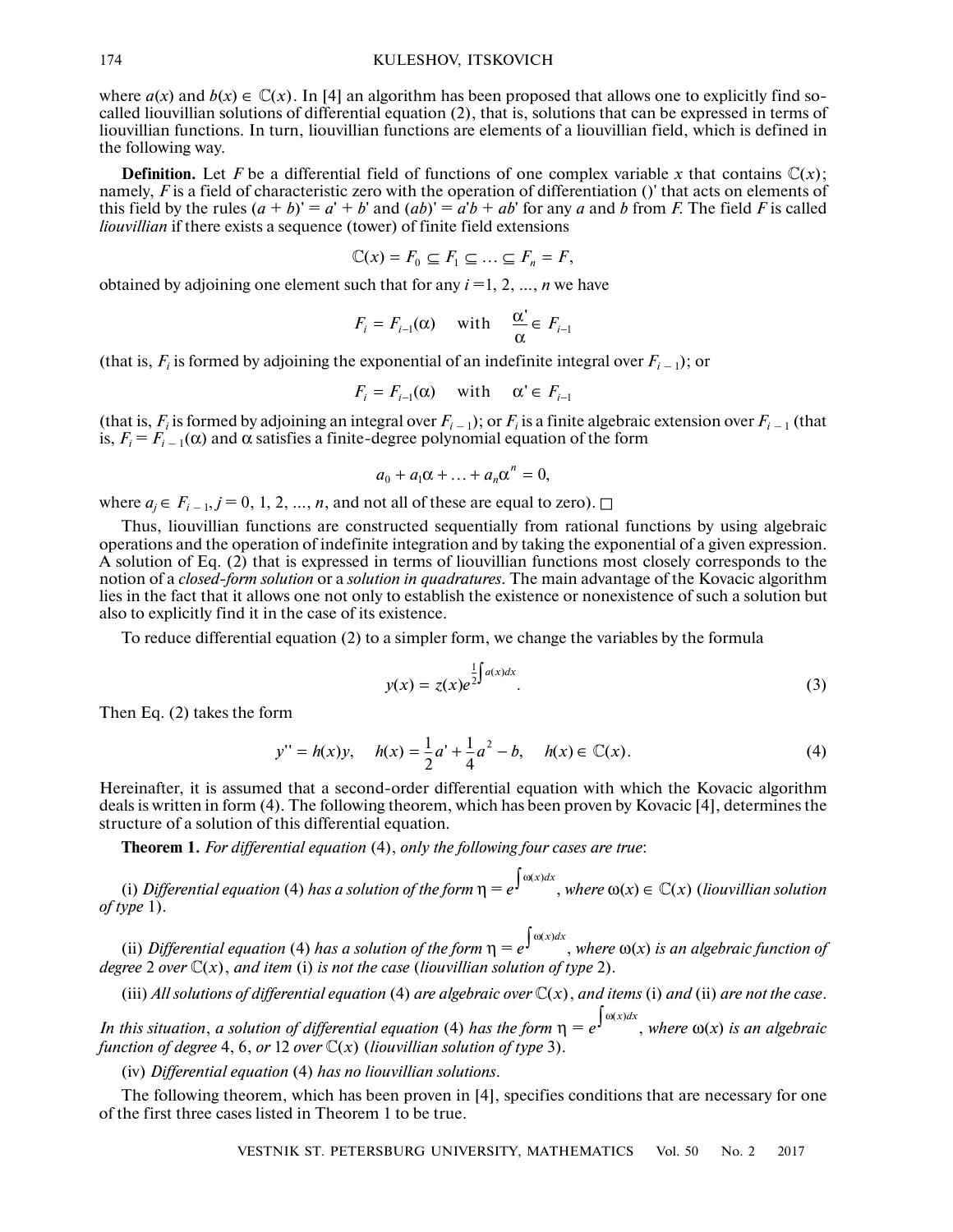**Theorem 2.** *For differential equation* (4), *the following conditions are necessary for one of the first three cases listed in Theorem* 1 *to be true, that is, for Eq.* (4) *to have a liouvillian solution of a type specified in description of the corresponding case*:

(i) *Each pole of the function h(x) is of order* 1 *or of an even order. The order of h(x) at*  $x = \infty$  *is even or larger than* 2.

(ii) *The function h*(*x*) *has at least one pole of order* 2 *or of an odd order larger than* 2.

(iii) *The function h*(*x*) *has no pole of an order larger than* 2. *The order of h*(*x*) at ∞ *equals at least* 2*. If the decomposition of the function*  $h(x)$  *into the sum of partial fractions has the form* 

$$
h(x) = \sum_{i} \frac{\alpha_i}{(x - c_i)^2} + \sum_{j} \frac{\beta_j}{x - d_j},
$$

*then for any i we have*

$$
\sqrt{1+4\alpha_i} \in \mathbb{Q}, \quad \sum_j \beta_j = 0
$$

*and*, *moreover*,

$$
\sqrt{1+4\gamma} \in \mathbb{Q}, \quad where \quad \gamma = \sum_i \alpha_i + \sum_j \beta_j d_j.
$$

To find a liouvillian solution of type 1 of differential equation (4), the Kovacic algorithm is stated in the following way (see [4] for details). We assume that the necessary conditions for the existence of a solution in case (i) are satisfied and denote the set of finite poles of the function  $h(x)$  by  $\Gamma$ .

**Step 1.** For each  $c \in \Gamma \cup \{\infty\}$ , we determine a rational function  $\left[\sqrt{h}\right]_c$  and two complex numbers  $\alpha_c^+$ and  $\alpha_c^-$ :

(c<sub>1</sub>) If 
$$
c \in \Gamma
$$
 and c is a pole of order 1, then  $\left[\sqrt{h}\right]_c = 0$ ,  $\alpha_c^+ = \alpha_c^- = 1$ .

 $(c_2)$  If  $c \in \Gamma$  and  $c$  is a pole of order 2, then  $\left[\sqrt{h}\right]_c = 0$ .

Let *b* be the coefficient at  $1/(x - c)^2$  in the decomposition of the function  $h(x)$  into partial fractions. Then we have

$$
\alpha_c^{\pm} = \frac{1}{2} \pm \frac{1}{2} \sqrt{1 + 4b}.
$$

(c<sub>3</sub>) If  $c \in \Gamma$  and c is a pole of order  $2v \ge 4$  (of a necessary even order, in view of the corresponding conditions of Theorem 2), then the function  $\left[\sqrt{h}\right]_c$  is a sum of terms that include all the fractions  $1/(x$  $c$ <sup>*i*</sup> for  $2 \le i \le v$  in the Laurent series expansion of the function  $\sqrt{h}$  in the vicinity of *c*. There are two values of this function  $\left[\sqrt{h}\right]_c$  that differ in sign; one of them can be chosen. So, we obtain

$$
\left[\sqrt{h}\right]_c = \frac{a}{(x-c)^v} + \ldots + \frac{d}{(x-c)^2}.
$$

Let *b* be the coefficient at  $1/(x-c)^{n+1}$  for the function  $h - \left[\sqrt{h}\right]_c^2$ . Then we have

$$
\alpha_c^{\pm} = \frac{1}{2} \left( \pm \frac{b}{a} + v \right).
$$

 $(\infty_1)$  If the order of the function  $h(x)$  at  $x = \infty$  is larger than 2, then  $\left[\sqrt{h}\right]_{\infty} = 0$ ,  $\alpha_{\infty}^+ = 0$ , and  $\alpha_{\infty}^- = 1$ .

 $(\infty_2)$  If the order of the function  $h(x)$  at  $x = \infty$  is equal to 2, then  $\left[\sqrt{h}\right]_{\infty} = 0$ .

Let *b* be the coefficient at  $1/x^2$  in the Laurent series expansion of  $h(x)$  in the vicinity of  $x = \infty$ . Then we have

$$
\alpha_{\infty}^{\pm} = \frac{1}{2} \pm \frac{1}{2} \sqrt{1 + 4b}.
$$

VESTNIK ST. PETERSBURG UNIVERSITY, MATHEMATICS Vol. 50 No. 2 2017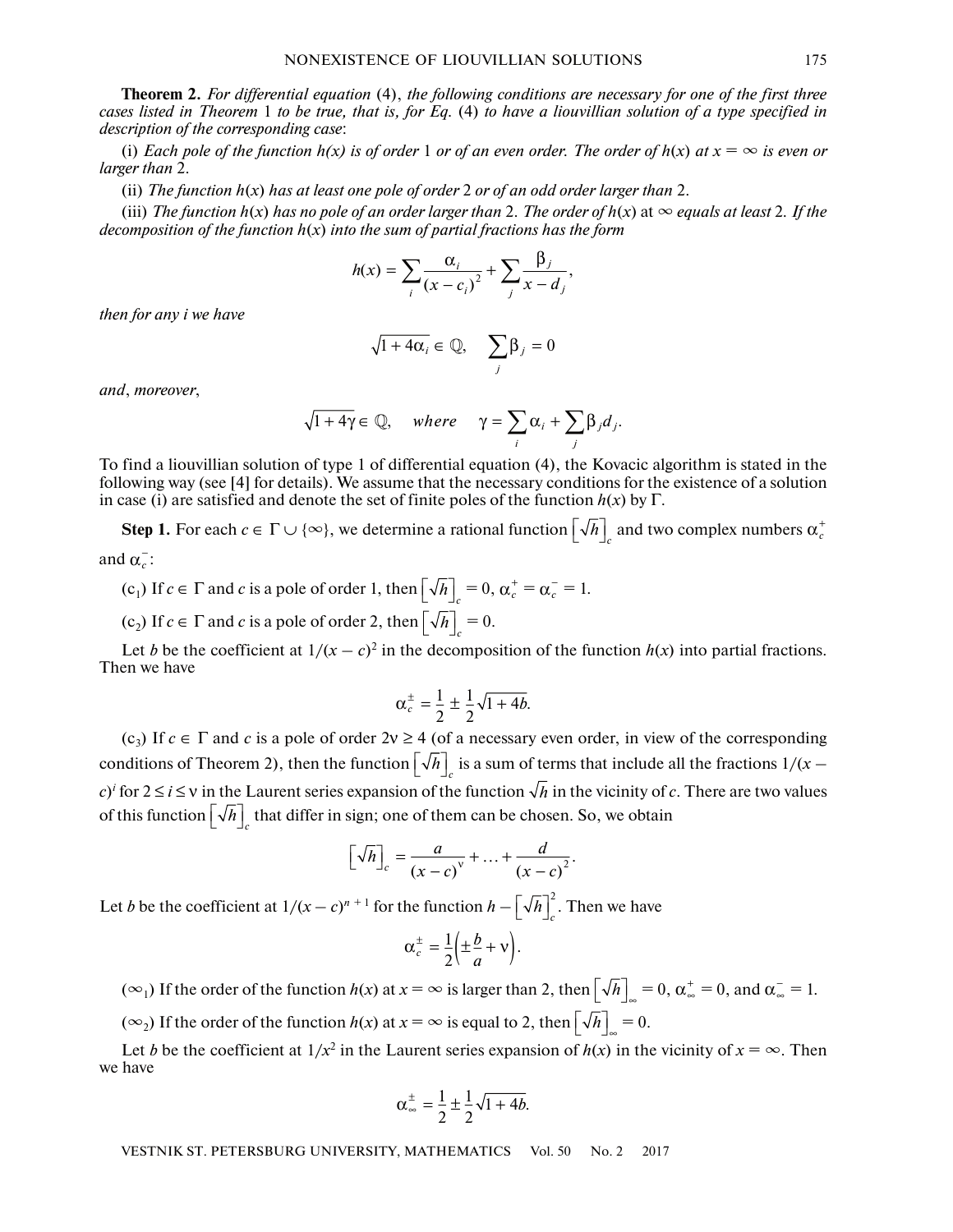$(\infty_3)$  If the order of the function  $h(x)$  at  $x = \infty$  is equal to  $-2y \le 0$  (and is even, in view of the conditions of Theorem 2), then the function  $\left[\sqrt{h}\right]_{\infty}$  is a sum of power terms  $x^i$ ,  $0 \le i \le v$ , from the Laurent series expansion of  $\sqrt{h}$  at  $x = \infty$  (one of the two possible variants can be chosen). Then we obtain

$$
\left[\sqrt{h}\right]_{\infty} = ax^{\vee} + \ldots + d.
$$

Let *b* be the coefficient at  $x^{v-1}$  for the function  $h - (\sqrt[n]{h}]_{\infty}^2$ . Then we have

$$
\alpha_{\infty}^{\pm} = \frac{1}{2} \left( \pm \frac{b}{a} - v \right).
$$

**Step 2.** For each family  $s = (s(c))_{c \in \Gamma \cup \{\infty\}}$ , where  $s(c)$  can be either sign+ or sign-, we put

$$
d = \alpha_{\infty}^{s(\infty)} - \sum_{c \in \Gamma} \alpha_c^{s(c)}.
$$
 (5)

If *d* is a nonnegative integer number, then the function

$$
\theta = \sum_{c \in \Gamma} \left( s(c) \left[ \sqrt{r} \right]_c + \frac{\alpha_c^{s(c)}}{x - c} \right) + s(\infty) \left[ \sqrt{r} \right]_{\infty}
$$

is a candidate for the role of θ. If *d* is not a nonnegative integer number, then the corresponding family *s* is removed from consideration. If all possible families *s* are removed from consideration in such a way, it would mean that item (i) is not the case.

**Step 3.** For each family *s*, we search for a polynomial *P* of degree *d* (the constant *d* is determined by (5)) that satisfies the differential equation

$$
P'' + 2\theta P' + (\theta' + \theta^2 - h)P = 0.
$$

If such a polynomial is found for some family *s*, then  $\eta = P e^{\int \theta(x) dx}$  is a needed solution of differential equation (4). If such a polynomial *P* is found for none of the families *s*, then item (i) is not the case for differential equation (4).

Now we state the Kovacic algorithm to search for a solution of type 2 of differential equation (4). We denote the set of finite poles of the function  $h(x)$  by  $\Gamma$ .

**Step 1.** For each  $c \in \Gamma \cup \{ \infty \}$ , we determine the set  $E_c$  in the following way:

(c<sub>1</sub>) If  $c \in \Gamma$  is a pole of order 1, then  $E_c = \{4\}$ .

 $(c_2)$  If  $c \in \Gamma$  is a pole of order 2 and *b* is the coefficient at  $1/(x - c)^2$  in the decomposition of the function  $h(x)$  into partial fractions, then

$$
E_c = \{(2 + k\sqrt{1 + 4b}) \cap \mathbb{Z}\}, \quad k = 0, \pm 2.
$$

(c<sub>3</sub>) If  $c \in \Gamma$  is a pole of order  $v > 2$ , then  $E_c = \{v\}$ .

(∞<sub>1</sub>) If  $h(x)$  is of order > 2 at  $x = ∞$ , then  $E_{\infty} = \{0, 2, 4\}$ .

 $(\infty_2)$  If  $h(x)$  is of order 2 at  $x = \infty$  and b is the coefficient at  $1/x^2$  in the Laurent series expansion of the function *h* at  $x = \infty$ , then

$$
E_{\infty} = \{(2 + k\sqrt{1 + 4b}) \cap \mathbb{Z}\}, \quad k = 0, \pm 2.
$$

 $(\infty_3)$  If  $h(x)$  is of order  $v < 2$  at  $x = \infty$ , then  $E_{\infty} = \{v\}.$ 

**Step 2.** Let us consider the families  $s = (e_\infty, e_c)$ ,  $c \in \Gamma$ , where  $e_c \in E_c$ ,  $e_\infty \in E_\infty$ , and at least one of these numbers is odd. We put

$$
d = \frac{1}{2} \left( e_{\infty} - \sum_{c \in \Gamma} e_c \right). \tag{6}
$$

If *d* is a nonnegative integer number, then the corresponding family should be stored. Otherwise, it should be rejected.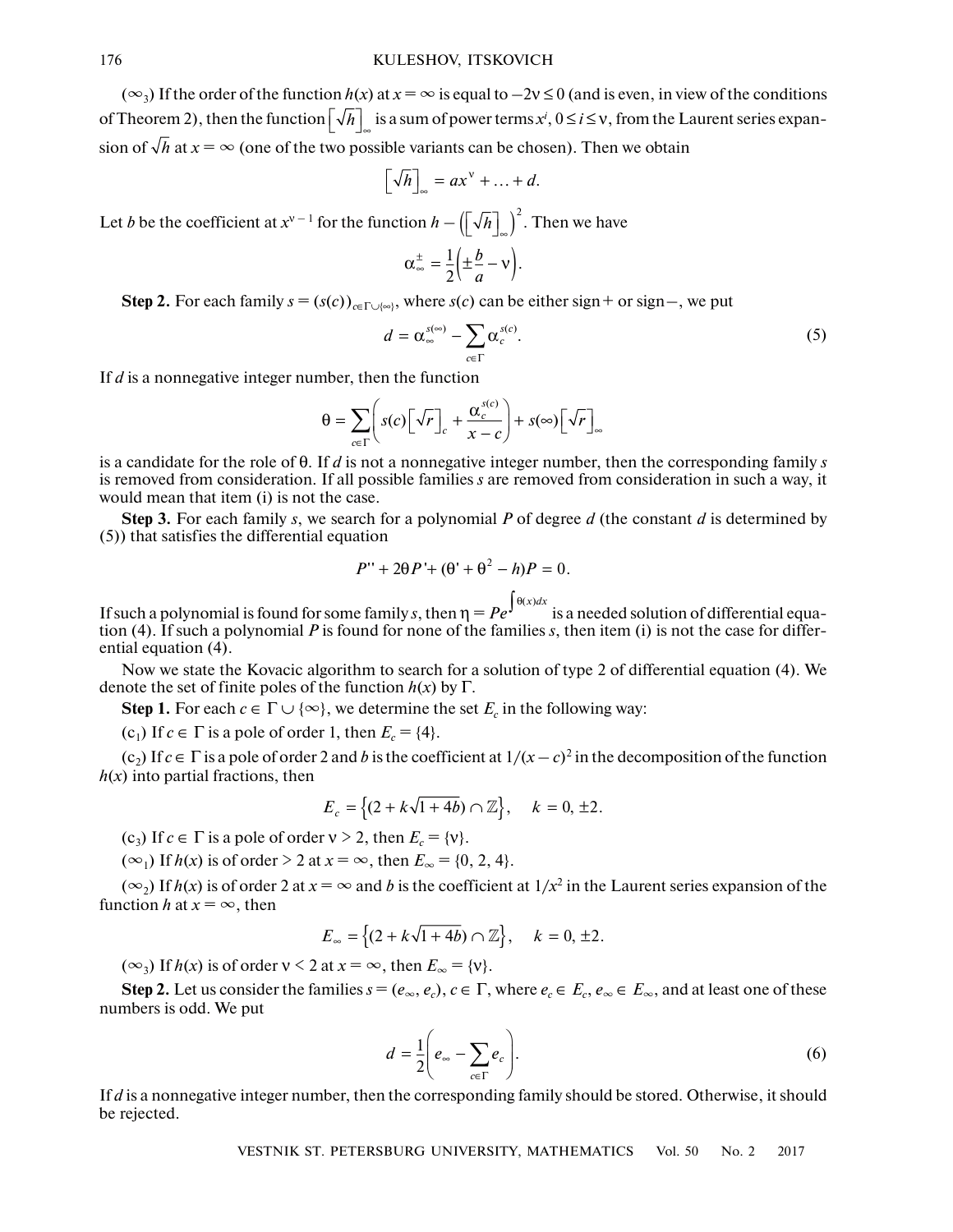**Step 3.** For each family stored at step 2, we construct a rational function

$$
\theta = \frac{1}{2} \sum_{c \in \Gamma} \frac{e_c}{x - c} \tag{7}
$$

and attempt to find a polynomial of degree *d* (where *d* is determined by (6)) such that

$$
P''' + 3\theta P'' + (3\theta^2 + 3\theta' - 4h)P' + (\theta'' + 3\theta\theta' + \theta^3 - 4h\theta - 2h')P = 0.
$$
 (8)

If we are a success and the corresponding polynomial is obtained, we put

$$
\varphi = \theta + \frac{P'}{P};
$$

let ω be a solution of a quadratic equation (an algebraic equation of degree 2) of the form

$$
\omega^2 - \varphi \omega + \frac{1}{2} \varphi' + \frac{1}{2} \varphi^2 - h = 0.
$$

Then  $η = e^{\int ω(x)dx}$  is a solution of differential equation (4). If the corresponding polynomial *P* is not found, item (ii) is not the case.

The Kovacic algorithm is stated similarly to search for liouvillian solutions of type 3 of differential equation (4).

## 2. BASIC RESULTS

We ask ourselves whether liouvillian solutions of differential equation (1) exist. We change the independent variable in it by the formula  $\cos^2 \theta = x$  and introduce the notations

$$
\frac{A_3}{A_1} = A \in (0,2), \quad \frac{ma_1^2}{A_1} = B, \quad \frac{a_3^2}{a_1^2} = C, \quad \frac{1}{1-C} = x_1, \quad \frac{A+B}{A+B-(1+BC)AC} = x_2.
$$

As a result, Eq. (1) is rewritten to become

$$
\frac{d^2r}{dx^2} + d_1(x)\frac{dr}{dx} + d_2(x)r = 0,
$$
\n
$$
d_1(x) = \frac{3x - 1}{2x(x - 1)} - \frac{2(x_1 - 1)}{(x - 1)(x - x_1)} + \frac{3(x_2 - x_1)}{2(x - x_1)(x - x_2)},
$$
\n
$$
d_2(x) = \frac{(x_2 - x_1)(Ax^2 - ((A - 1)(x_1^2 - 2x_1 + 3) - x_1 + 3)x - ((A - 1)(x_1 - 2) - 1)x_1)}{4(x_1 - 1)((A - 1)x_1 - A)(x - 1)(x - x_1)(x - x_2)x}.
$$
\n(9)

Using a change of variables of form  $(3)$ , we reduce differential equation  $(9)$  to the form

$$
\frac{d^2y}{dx^2} = E(x)y,
$$

$$
E(x) = \frac{c_0}{x} + \frac{b_0}{x^2} + \frac{c_1}{x-1} + \frac{b_1}{(x-1)^2} + \frac{c_{x_1}}{x-x_1} + \frac{b_{x_1}}{(x-x_1)^2} + \frac{c_{x_2}}{x-x_2} + \frac{b_{x_2}}{(x-x_2)^2},
$$
  
\n
$$
b_1 = \frac{3}{4}, \quad b_0 = b_{x_1} = b_{x_2} = -\frac{3}{16},
$$
  
\n
$$
c_0 = \frac{(2x_1x_2 - x_1 - 3x_2)(A-1)}{8x_2((A-1)x_1 + A)} + \frac{A((x_2 - 1)(x_1 + 1) - (x_1 - 1)^2(2x_2 - 1))}{8x_1x_2(x_1 - 1)((A-1)x_1 - A)},
$$
  
\n
$$
c_1 = -\frac{x_1x_2 - 2x_1 - 4x_2 + 5}{4(x_1 - 1)(x_2 - 1)},
$$
  
\n
$$
c_{x_1} = \frac{(3x_1x_2 - 4x_1 + x_2)(x_1 - 1)A - 3x_1(x_1x_2 - 2x_1 + x_2)}{8x_1(x_1 - 1)(x_1 - x_2)((A-1)x_1 - A)},
$$
\n(10)

VESTNIK ST. PETERSBURG UNIVERSITY, MATHEMATICS Vol. 50 No. 2 2017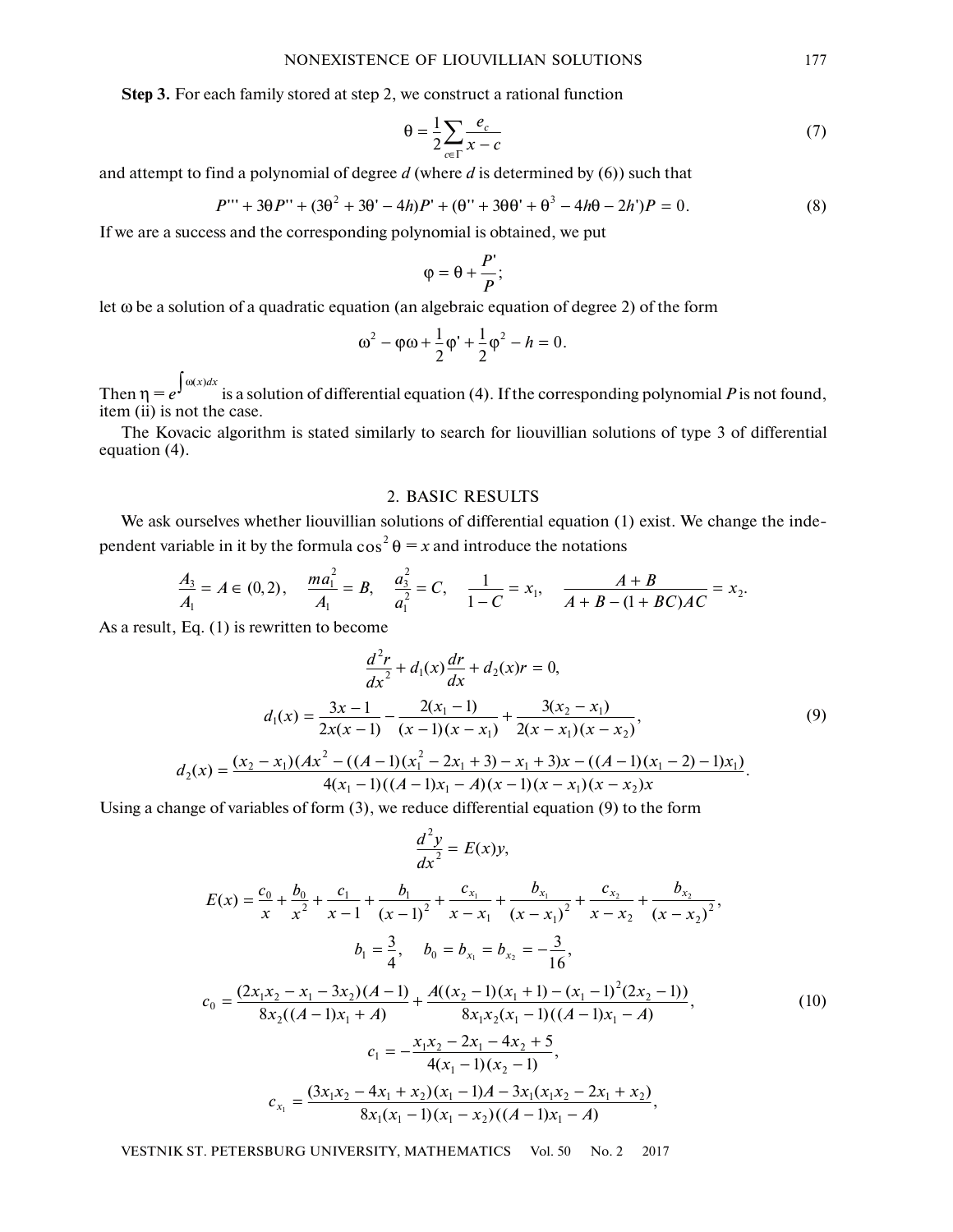$$
c_{x_1} = \frac{A(x_2-1)^2}{4x_2(x_1-1)(x_1-x_2)((A-1)x_1-A)} + \frac{(x_1x_2+x_1-2)A-(A-1)(2x_2^2+x_1x_2+x_1-4x_2)x_1}{8x_2(x_2-1)(x_1-x_2)((A-1)x_1-A)}.
$$

Thus, in the general case, the function  $E(x)$  has four finite poles at points  $x = 0$ ,  $x = 1$ ,  $x = x_1$ , and  $x = x_2$ . We assume that all these poles are distinct. In this case, the Laurent series expansion of the function  $E(x)$ in the vicinity of point  $x = \infty$  has the form

$$
E(x)|_{x=\infty} = \frac{b_{\infty}}{x^2} + O\left(\frac{1}{x^3}\right), \quad b_{\infty} = -\frac{3}{16} + \frac{A(x_1 - x_2)}{(x_1 - 1)((A - 1)x_1 - A)}.
$$

The following statement is valid.

**Theorem 3.** *Under the condition*

$$
\sqrt{1+4b_{\infty}} \notin \mathbb{Q} \tag{11}
$$

*Eq.* (10) has no liouvillian solutions.  $\square$ 

**Proof.** Taking into account the fact that for the coefficient  $b_{\infty}$  the condition

 $b_{\infty} = b_0 + b_1 + b_{x_1} + b_{x_2} + c_1 + x_1x_{x_1} + x_2c_{x_2} = \gamma$ 

holds true, we can conclude that differential equation (10) cannot have liouvillian solutions of type 3, since the necessary conditions for the existence of such solutions are not satisfied, in view of condition (11) and Theorem 2. The situation with liouvillian solutions of type 1 is similar: the constant *d*, which is determined by (5) in the process of searching for these, in this case would be an irrational number, whereas it should be a nonnegative integer in accordance with the algorithm. Thus, the only possible liouvillian solutions that differential equation (10) can have are solutions of type 2. To find them, we apply the Kovacic algorithm step by step for solutions of type 2.

**Step 1.** We obtain the following sets consisting of integers:

 $E_1 = \{-2, 2, 6\},$   $E_0 = \{1, 2, 3\},$   $E_{x_1} = \{1, 2, 3\},$   $E_{x_2} = \{1, 2, 3\},$  and  $E_{\infty} = \{2\}.$ 

**Step 2.** Now we should consider all possible collections  $s = (e_\infty, e_1, e_0, e_{x_1}, e_{x_2})$  of elements from the sets  $E_{\infty}$ ,  $E_1$ ,  $E_0$ ,  $E_{x_1}$ , and  $E_{x_2}$  with one of the numbers in each collection necessarily being odd.

We calculate the quantity *d* for each collection *s* by formula (6). According to the algorithm, the number *d* should be a nonnegative integer. Analyzing all possible collections of elements from the sets *E*∞, *E*1,  $E_0$ ,  $E_{x_1}$ , and  $E_{x_2}$ , we assure ourselves that the only possible situation when the number *d* is an integer is the case  $d = 0$ , which is true for the three collections of numbers:

$$
s_1 = (2, -2, 2, 1, 1),
$$
  
\n $s_2 = (2, -2, 1, 1, 2),$  and  
\n $s_3 = (2, -2, 1, 2, 1).$ 

**Step 3.** Now we test each of the above three collections. We start with the collection  $s_1$ . In accordance with the algorithm, we construct the function  $\theta$  by formula (7) using the number collection  $s_1$  to obtain

$$
\theta = \frac{1}{2(x - x_1)} + \frac{1}{2(x - x_2)} + \frac{1}{x} - \frac{1}{x - 1}.
$$

The polynomial of degree  $d = 0$  ( $P = 1$ ) should identically satisfy differential equation (8). Upon substituting  $P \equiv 1$  and the explicit expressions for  $h(x) = E(x)$  and  $\theta$  in it, equation (8) becomes identically equal to zero in the following cases:

(a)  $x_1 = x_2 = 1$ , *A* is an arbitrary number;

(b)  $x_1 = x_2 = -1$ , *A* is an arbitrary number;

- (c)  $x_1 = x_2 = \frac{A}{A-1}$ , *A* is an arbitrary number; *A A*
- (d)  $x_1 = 0$ ,  $A = 0$ ,  $x_2$  is an arbitrary number; and

(e)  $x_1 = 1$ ,  $A = 0$ ,  $x_2$  is an arbitrary number.

We note that none of the above situations can be the case, since all finite poles of the function *E*(*x*) are distinct by assumption. Thus, we do not manage to find a solution of type 2 of differential equation (10) for the collection of numbers  $s_1$ .